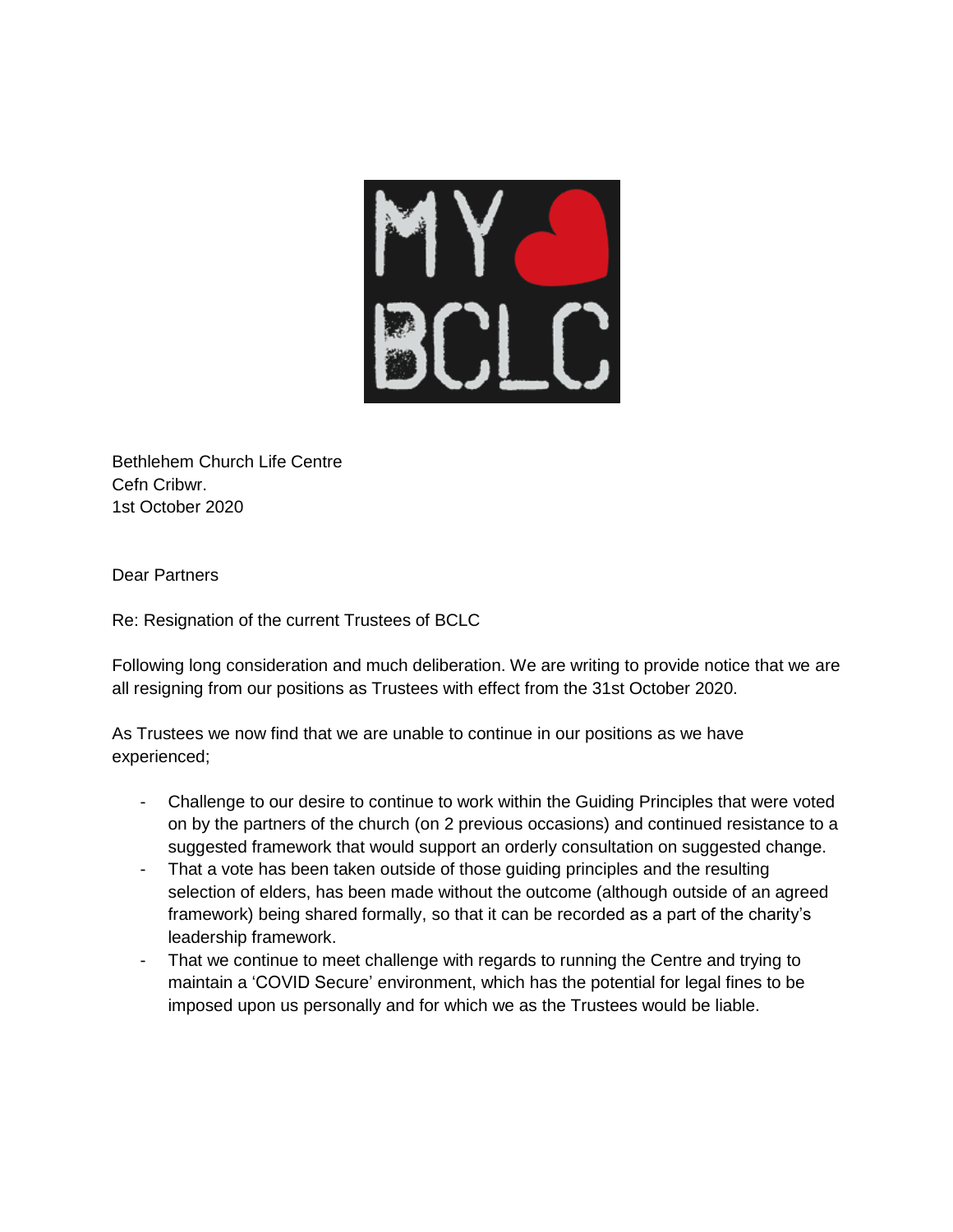- That we continue to be informed of personal comments that have been made about us as individuals, both verbally and on at least 2 occasions in both email and on a social media platform.

It is with consideration of these challenges that we have decided that BCLC deserves a fresh start and that the personal cost to us as individuals is now too high.

Below we have listed suggested actions that we believe will assist in moving the charity back on to a stable footing in terms of our departure and also to assist the elders in acting as guardians of the process, until such time that the partners have selected new Trustees.

- A) An AGM is held at the earliest possible juncture to conduct the annual review of the BCLC organisation and to facilitate the nomination and selection of new Trustees.
- B) That prior to the AGM, sufficient notice be given to the partners to allow both virtual and hard copy communication to be shared, with all existing partners to allow a full consideration of Trustees with the right skill mix to support the Charity at this time.
- C) That the continued responsibilities of managing the Centre, the employment of any staff, Health & Safety, Facilities Management and the guardianship of the Charity be overseen by the Elders, who we understand are already securing information surrounding the operations on the Charity, until such time that the Trustees take their place in leading the Charitable arm of BCLC.
- D) All financial decisions are currently administered by the BCLC Treasurer, Gail Thomas with external assurance and review from an independent accountant and so this will continue in consultation with the elders when required, until such time that the Trustees are in place to provide overview surrounding expenditure guided by the operational needs of the Centre.
- E) We will use the remaining weeks of October to ensure that there is a comprehensive hand over of all operational context and that any Centre users are advised of this period of transition with the assistance of the Operational Centre Team.
- F) That we will also ensure that the Charity Commission is aware of our resignation and the reason for it and that that BCLC is going through this period of transition, including the selection of new Trustees.

We are also advising that our individual partnerships with BCLC will also cease with effect from the 31st October 2020 and that we will work towards a full handover of all documentation virtual and hard copy in line with our exit from the organisation.

We wish you every success with your future decisions and of course protection and Blessings during this unprecedented and challenging time.

Yours Sincerely

BCLC Trustees